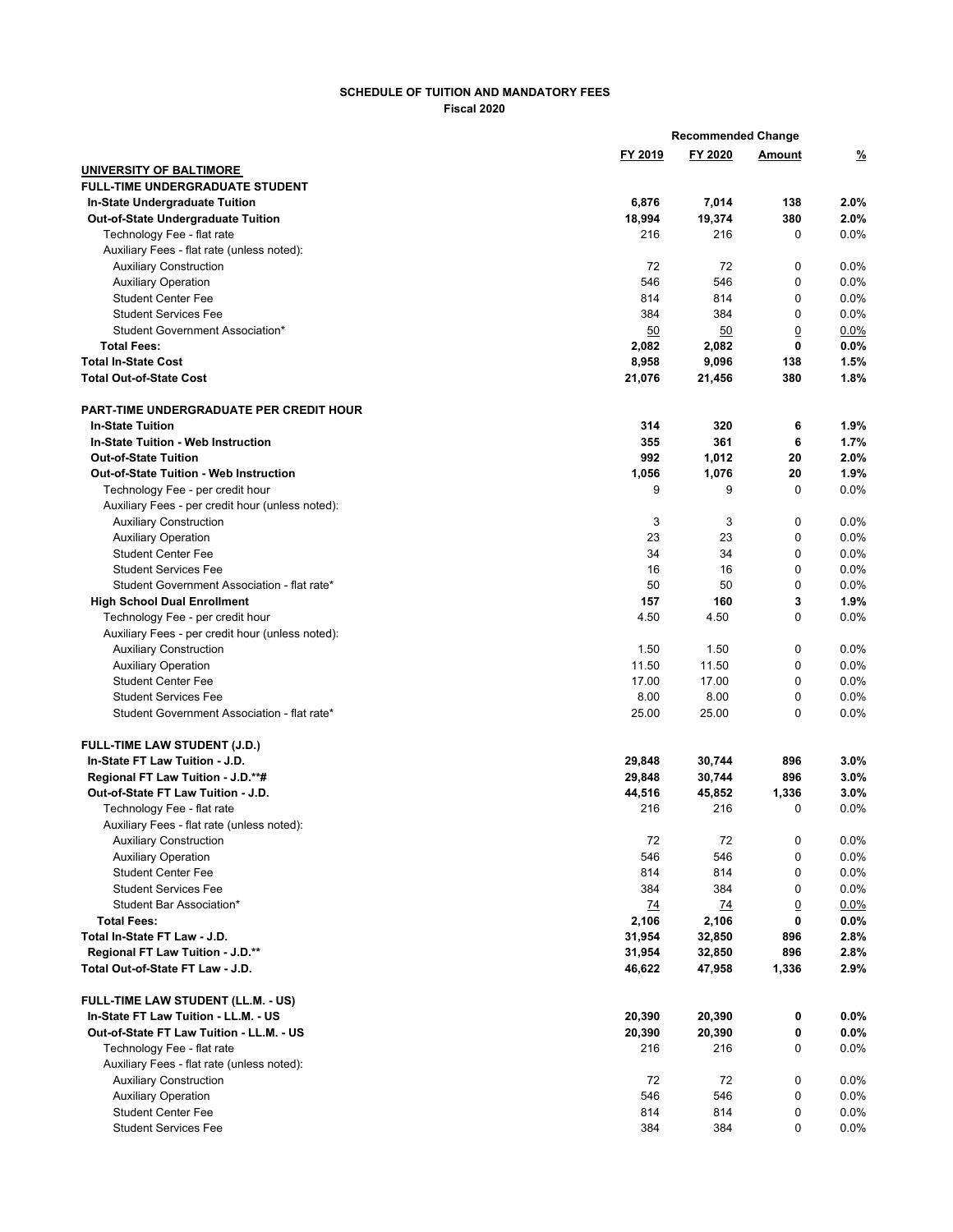| Student Bar Association*                                                          | <u>74</u> | $\overline{14}$ | $\overline{0}$ | $0.0\%$ |
|-----------------------------------------------------------------------------------|-----------|-----------------|----------------|---------|
| <b>Total Fees:</b>                                                                | 2,106     | 2,106           | 0              | 0.0%    |
| Total In-State FT Law - LL.M. - US                                                | 22,496    | 22,496          | 0              | $0.0\%$ |
| Total Out-of-State FT Law - LL.M. - US                                            | 22,496    | 22,496          | 0              | $0.0\%$ |
|                                                                                   |           |                 |                |         |
| <b>PART-TIME LAW PER CREDIT HOUR</b>                                              |           |                 |                |         |
| J.D. In-State Tuition                                                             | 1,236     | 1,273           | 37             | $3.0\%$ |
| J.D. Regional Tuition**                                                           | 1,236     | 1,273           | 37             | $3.0\%$ |
| J.D. Out-of-State Tuition                                                         | 1,741     | 1,793           | 52             | 3.0%    |
| <b>LL.M. US In-State Tuition</b>                                                  | 686       | 686             | 0              | $0.0\%$ |
| LL.M. US Out-of-State Tuition                                                     | 686       | 686             | 0              | $0.0\%$ |
| LL.M. Tax In-State/Masters Tax In-State Tuition                                   | 999       | 999             | 0              | $0.0\%$ |
| LL.M. Tax Out-of-State/Masters Tax Out-of-State Tuition                           | 999       | 999             | 0              | $0.0\%$ |
| Technology Fee - per credit hour                                                  | 9         | 9               | 0              | 0.0%    |
|                                                                                   |           |                 |                |         |
| Auxiliary Fees - per credit hour (unless noted):<br><b>Auxiliary Construction</b> | 3         | 3               | 0              | 0.0%    |
|                                                                                   |           |                 |                |         |
| <b>Auxiliary Operation</b>                                                        | 23        | 23              | 0              | 0.0%    |
| <b>Student Center Fee</b>                                                         | 34        | 34              | 0              | 0.0%    |
| <b>Student Services Fee</b>                                                       | 16        | 16              | 0              | 0.0%    |
| Student Bar Association - flat rate (LL.M. students only)*                        | 74        | 74              | 0              | 0.0%    |
| Student Government Association - flat rate (Masters Tax only)*                    | 50        | 50              | 0              | 0.0%    |
|                                                                                   |           |                 |                |         |
| <b>PART-TIME GRADUATE PER CREDIT HOUR</b>                                         |           |                 |                |         |
| In-State Tuition (MBA - in person and on-line instruction)                        | 840       | 848             | 8              | 1.0%    |
| Regional Tuition (MBA - in person and on-line instruction)                        | 840       | 848             | 8              | 1.0%    |
| Out-of-State Tuition (MBA - on-line instruction)                                  | 840       | 848             | 8              | 1.0%    |
| Out-of-State Tuition (MBA - in person instruction                                 | 1,172     | 1,184           | 12             | 1.0%    |
| Technology Fee - per credit hour                                                  | 9         | 9               | 0              | 0.0%    |
| Auxiliary Fees - per credit hour (unless noted):                                  |           |                 |                |         |
| <b>Auxiliary Construction</b>                                                     | 3         | 3               | 0              | 0.0%    |
| <b>Auxiliary Operation</b>                                                        | 23        | 23              | 0              | 0.0%    |
| <b>Student Center Fee</b>                                                         | 34        | 34              | 0              | 0.0%    |
| <b>Student Services Fee</b>                                                       | 16        | 16              | 0              | 0.0%    |
| Student Government Association - flat rate*                                       | 50        | 50              | 0              | 0.0%    |
|                                                                                   |           |                 |                |         |
| <b>PART-TIME GRADUATE PER CREDIT HOUR</b>                                         |           |                 |                |         |
| Business - other than MBA and MS in Taxation:                                     |           |                 |                |         |
| In-State Tuition (in person and Web instruction)                                  | 801       | 809             | 8              | 1.0%    |
| Regional Tuition (in person and Web instruction)**                                | 801       | 809             | 8              | 1.0%    |
| Out-of-State Tuition - OnLine MS Accounting#                                      | 801       | 809             | 8              | 1.0%    |
|                                                                                   |           |                 | 11             | 1.0%    |
| Out-of-State Tuition (in person and Web instruction except on-line MS Acctg.)     | 1,106     | 1,117           |                |         |
| Technology Fee - per credit hour                                                  | 9         | 9               | 0              | 0.0%    |
| Auxiliary Fees - per credit hour (unless noted):                                  |           |                 |                |         |
| <b>Auxiliary Construction</b>                                                     | 3         | 3               | 0              | 0.0%    |
| <b>Auxiliary Operation</b>                                                        | 23        | 23              | 0              | $0.0\%$ |
| <b>Student Center Fee</b>                                                         | 34        | 34              | 0              | 0.0%    |
| <b>Student Services Fee</b>                                                       | 16        | 16              | 0              | 0.0%    |
| Student Government Association - flat rate*                                       | 50        | 50              | 0              | $0.0\%$ |
|                                                                                   |           |                 |                |         |
| <b>PART-TIME GRADUATE PER CREDIT HOUR - Arts &amp; Sciences</b>                   |           |                 |                |         |
| In-State Tuition (in person and Web instruction)                                  | 750       | 758             | 8              | $1.1\%$ |
| Out-of-State Tuition: MS Interaction Design & Information Architecture - on-line  | 750       | 758             | 8              | 1.1%    |
| Regional Tuition (in person and Web instruction)**                                | 750       | 758             | 8              | 1.1%    |
| Out-of-State Tuition (Other than IDIA on-line) (in person and Web instruction)    | 1,100     | 1,111           | 11             | 1.0%    |
| Technology Fee - per credit hour                                                  | 9         | 9               | 0              | $0.0\%$ |
| Auxiliary Fees - per credit hour (unless noted):                                  |           |                 |                |         |
| <b>Auxiliary Construction</b>                                                     | 3         | 3               | 0              | 0.0%    |
| <b>Auxiliary Operation</b>                                                        | 23        | 23              | 0              | 0.0%    |
| <b>Student Center Fee</b>                                                         | 34        | 34              | 0              | 0.0%    |
| <b>Student Services Fee</b>                                                       | 16        | 16              | 0              | $0.0\%$ |
| Student Government Association - flat rate*                                       | 50        | 50              | 0              | $0.0\%$ |
|                                                                                   |           |                 |                |         |
| <b>PART-TIME GRADUATE PER CREDIT HOUR - Public Affairs</b>                        |           |                 |                |         |
| <b>In-State Tuition</b>                                                           | 760       | 768             | 8              | 1.1%    |
| In-State Tuition - Web Instruction                                                | 870       | 878             | 8              | 0.9%    |
| Out-of-State Tuition: Masters Public Administration - on-line                     | 870       | 878             | 8              | $0.9\%$ |
|                                                                                   |           |                 |                |         |